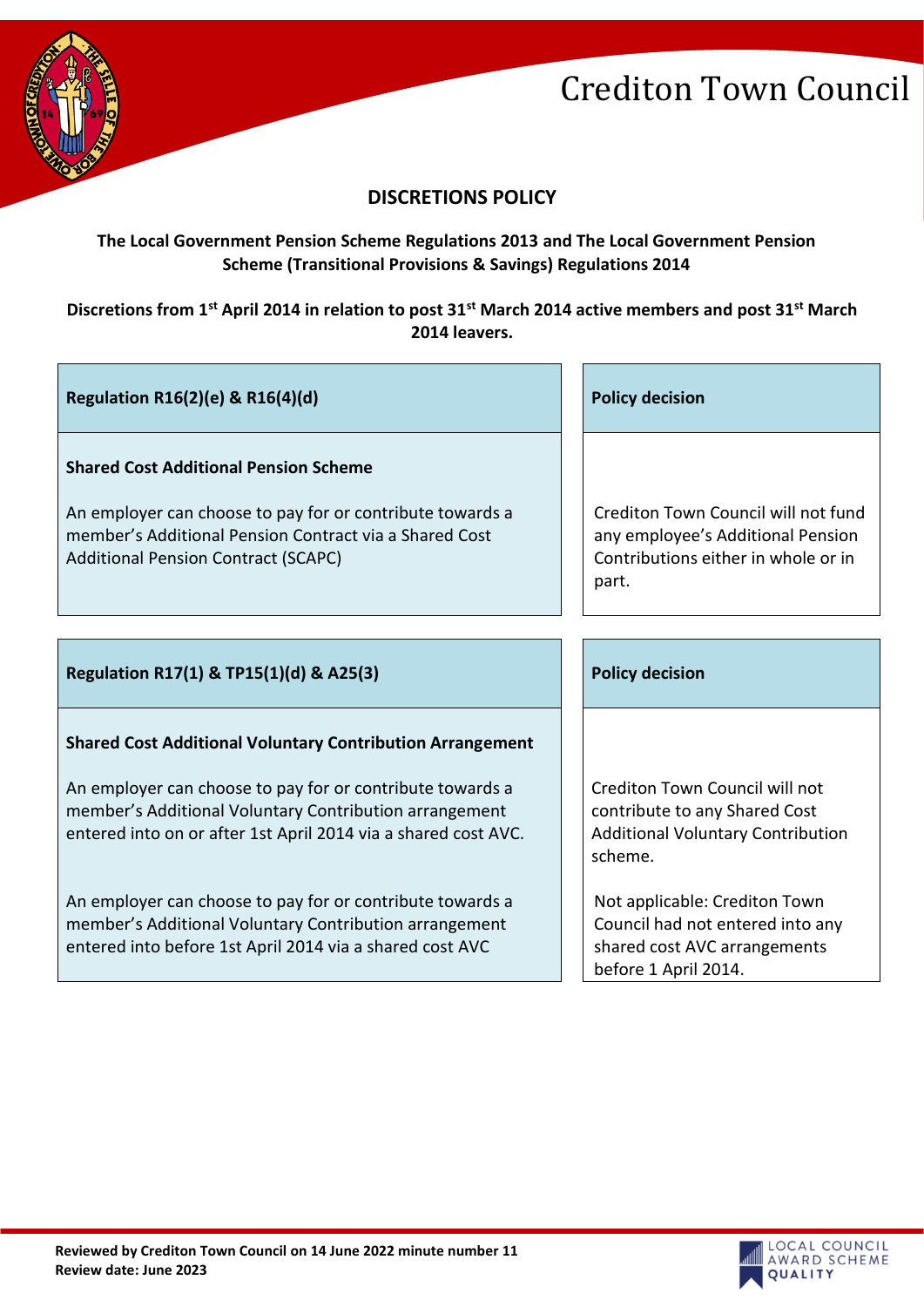

### **Regulation R30(6) & TP11(2) Policy decision**

### **Flexible Retirement**

Employers may allow a member from age 55 onwards to draw all or part of the pension benefits they have already built up while still continuing in employment. This is provided the employer agrees to the member either reducing their hours or moving to a position on a lower grade.

In such cases, pension benefits will be reduced in accordance with actuarial tables unless the employer waives reduction on compassionate grounds or a member has protected rights.

Crediton Town Council does not give blanket consent for staff in the Local Government Pension Scheme aged 55 or over to flexibly retire and draw immediate payment of pension benefits. Requests will be referred to Crediton Town Council and assessed on their merits, taking into account such factors as cost and service delivery.

### **Regulation R30(8) Policy decision Policy decision Policy decision**

### **Waiving of actuarial reduction**

Employers have the power to waive, on compassionate grounds, the actuarial reduction (in whole or part) applied to members benefits paid on the grounds of flexible retirement.

Employers may also waive, on compassionate grounds, the actuarial reduction (in whole or part) applied to member's benefits for deferred members and suspended tier 3 ill health pensioners who elect to draw benefits on or after age 60 and before normal pension age.

Employers also have the power to waive, in whole or in part, the actuarial reduction applied to active members benefits when a member chooses to voluntarily draw benefits on or after age 55 and before age 60.

A decision to waive any actuarial reduction on compassionate grounds will be considered by Crediton Town Council on a case by case basis

A decision to waive any actuarial reduction will be considered by Crediton Town Council in exceptional circumstances, on compassionate grounds or in circumstances where there will be a financial or other benefit to Crediton Town Council.

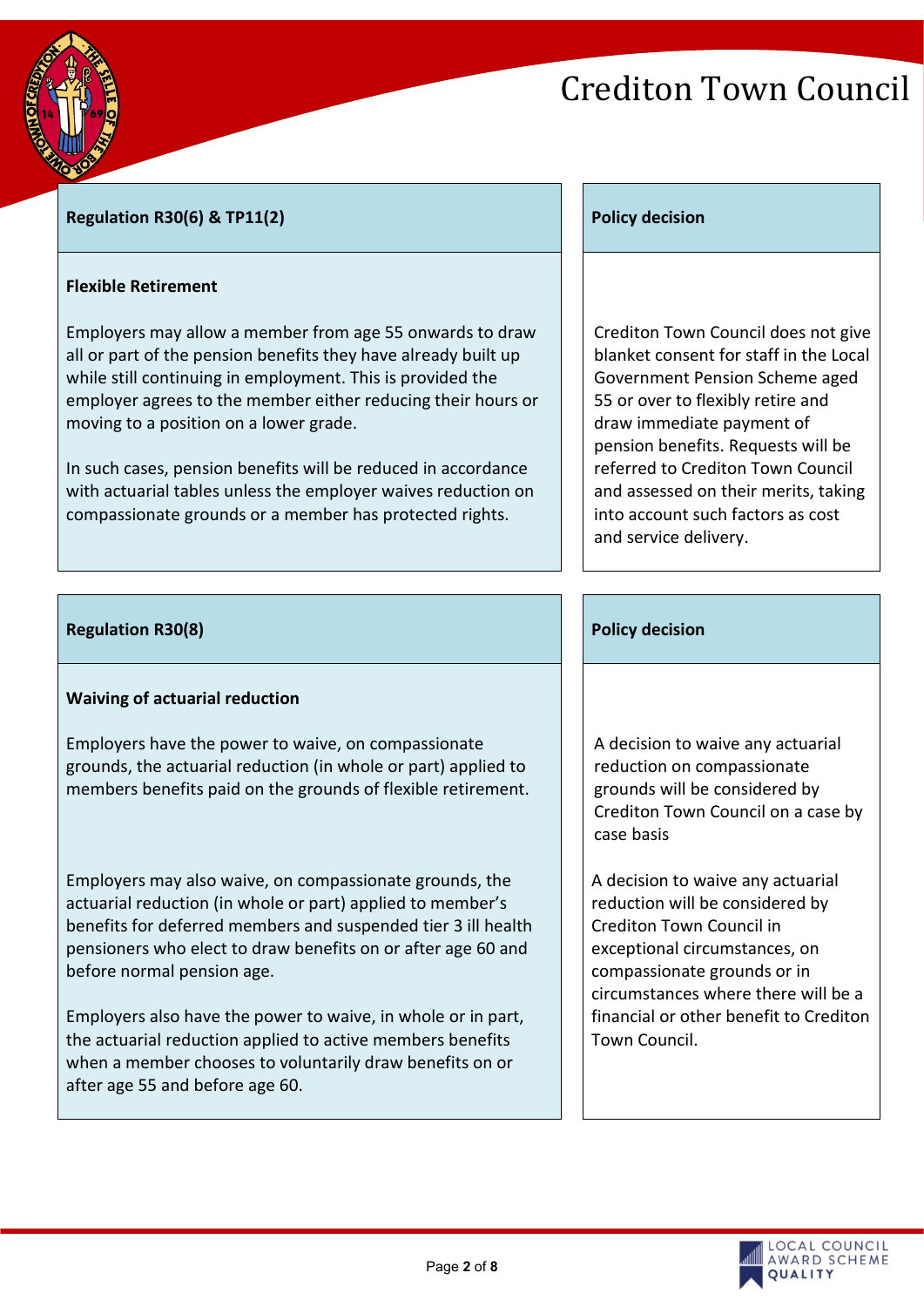

# **Regulation TPSch 2, para 2(2) & 2(3) Policy decision PSch 2, para 2(2) & 2(3) Policy decision**

## **Power of employing authority to 'switch on' the 85 Year Rule**

An employer can choose whether to "switch on" 85 year rule for members who voluntarily retire on or after age 55 and before age 60.

An employer can also choose to waive, on compassionate grounds, the actuarial reduction applied to benefits for a member voluntarily drawing benefits on or after age 55 and before age 60.

The decision to 'switch on' the 85 year rule will be considered by Crediton Town Council on a case by case basis, taking into account factors including the financial cost to Crediton Town Council.

Requests will be referred to Crediton Town Council. A decision to waive any actuarial reduction will be considered in exceptional circumstances on compassionate grounds.

### **Regulation R31 Policy decision Policy decision Policy decision**

## **Power of employing authority to grant additional pension**

An employer can choose to grant additional pension to an active member or within 6 months of ceasing to be an active member by reason of redundancy or business efficiency (by up to £6,500\* per annum) (\* the figure of £6,500 will be increased each April under Pensions Increase orders)

Any request to award additional pension to an active member or within 6 months of ceasing to be an active member by reason of redundancy or business efficiency will be considered by Crediton Town Council on a case by case basis.

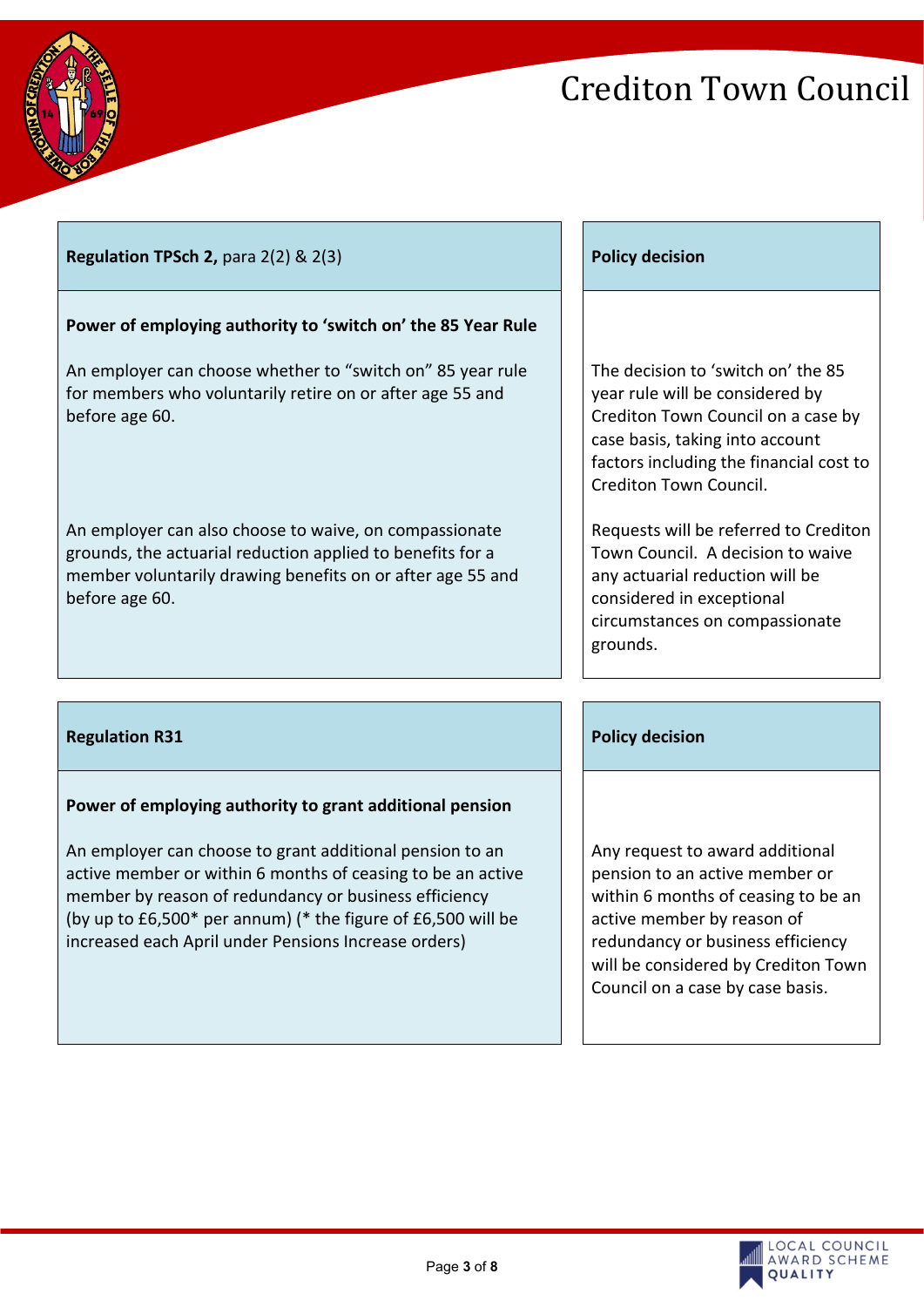

T

# Crediton Town Council

| R9(1) and R9(3)                                                                                                                                                 | <b>Policy decision</b>                                                                                                                                                                                            |
|-----------------------------------------------------------------------------------------------------------------------------------------------------------------|-------------------------------------------------------------------------------------------------------------------------------------------------------------------------------------------------------------------|
| Employers have discretion to determine how frequently<br>employees' contributions are reviewed and on what basis.                                               | <b>Crediton Town Council will reassess</b><br>employees' pension contributions<br>each April, based on contractual<br>payments only.                                                                              |
|                                                                                                                                                                 |                                                                                                                                                                                                                   |
| R22(8)(b)                                                                                                                                                       | <b>Policy decision</b>                                                                                                                                                                                            |
| Whether to extend the 12 month option period for a member<br>to elect that deferred benefits should not be aggregated with a<br>new employment.                 | Crediton Town Council does not give<br>blanket consent for this. Requests<br>will be referred to Crediton Town<br>Council and assessed on their<br>merits, taking into account factors<br>such as potential cost. |
| R22(7)(b)                                                                                                                                                       | <b>Policy decision</b>                                                                                                                                                                                            |
| Whether to extend the 12 month option period for a member<br>to elect that deferred benefits should not be aggregated with<br>an ongoing concurrent employment. | Crediton Town Council does not give<br>blanket consent for this. Requests<br>will be referred to Crediton Town<br>Council and assessed on their<br>merits, taking into account factors<br>such as potential cost. |

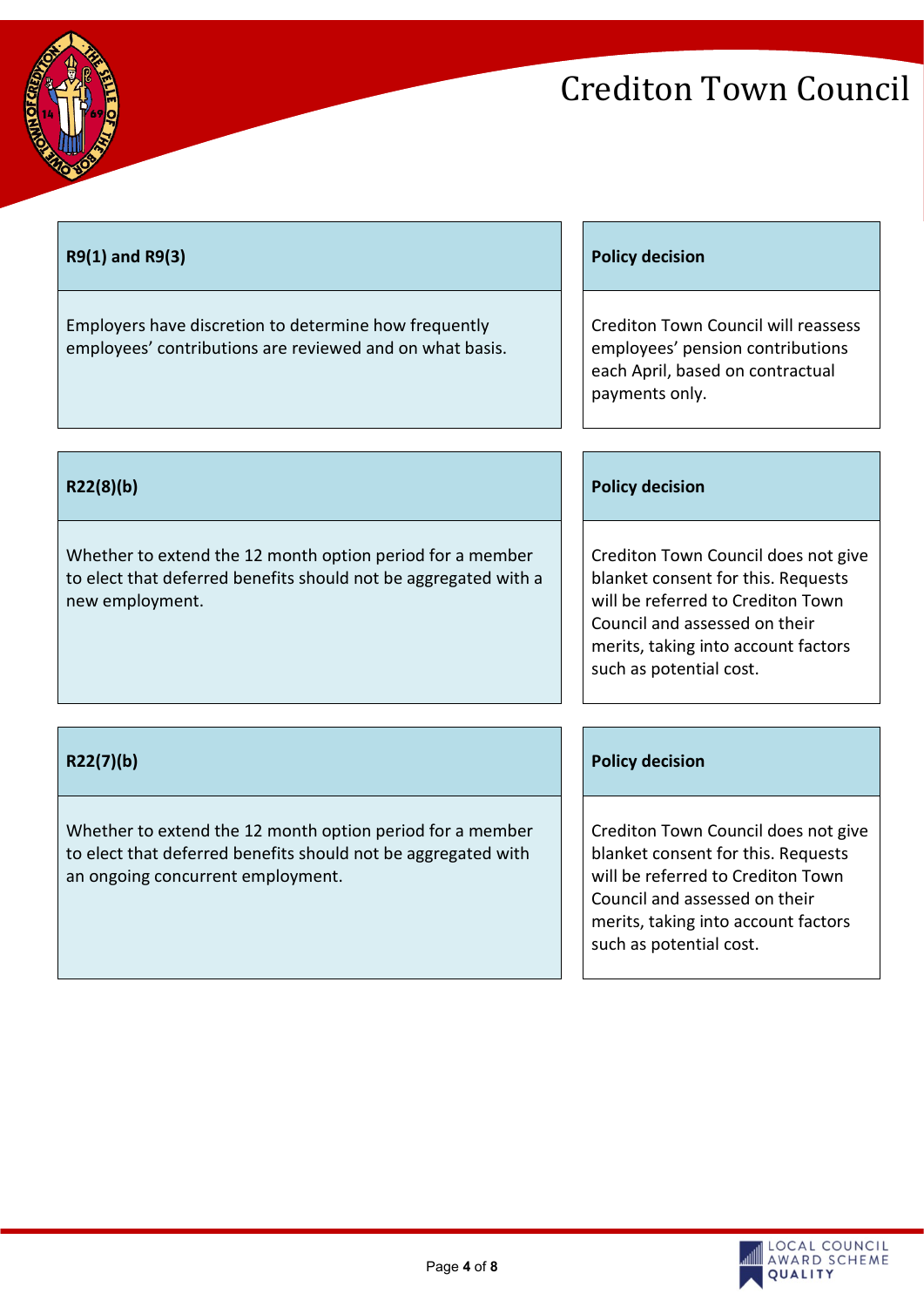

Extend normal time limit for acceptance of a transfer value beyond 12 months from joining the Local Government Pension Scheme.

### **R100(68) Policy decision**

Crediton Town Council will not give consent to extend the normal time limit for acceptance of a transfer value beyond 12 months from joining the Local Government Pension Scheme.

### **The Local Government Pension Scheme Regulations 2008 (Benefits, Membership and Contributions)**

## **Discretions in relation to scheme members who ceased active membership on or after 1st April 2008 and before 1st April 2014.**

| <b>Regulation B12</b>                                                                                                                                                                                                                                                                       |  | <b>Policy decision</b> |
|---------------------------------------------------------------------------------------------------------------------------------------------------------------------------------------------------------------------------------------------------------------------------------------------|--|------------------------|
| Power of employing authority to increase total membership of<br>active members                                                                                                                                                                                                              |  | Not applicable.        |
| An employer may agree to increase the total membership of an<br>active member who is leaving on grounds of redundancy /<br>efficiency on or before 31st March 2014. The maximum award<br>(including additional membership in respect of different<br>employments) must not exceed 10 years. |  |                        |
| An employer may also agree to award augmented service to a<br>member up to 6 months after they have left employment<br>provided that their termination of employment was on<br>redundancy/efficiency grounds and date of leaving was before<br>1st April 2014.                              |  |                        |
| NB This is a time limit discretion which expires on 30th<br>September 2014 for those whose employment is terminated on<br>31st March 2014.                                                                                                                                                  |  |                        |

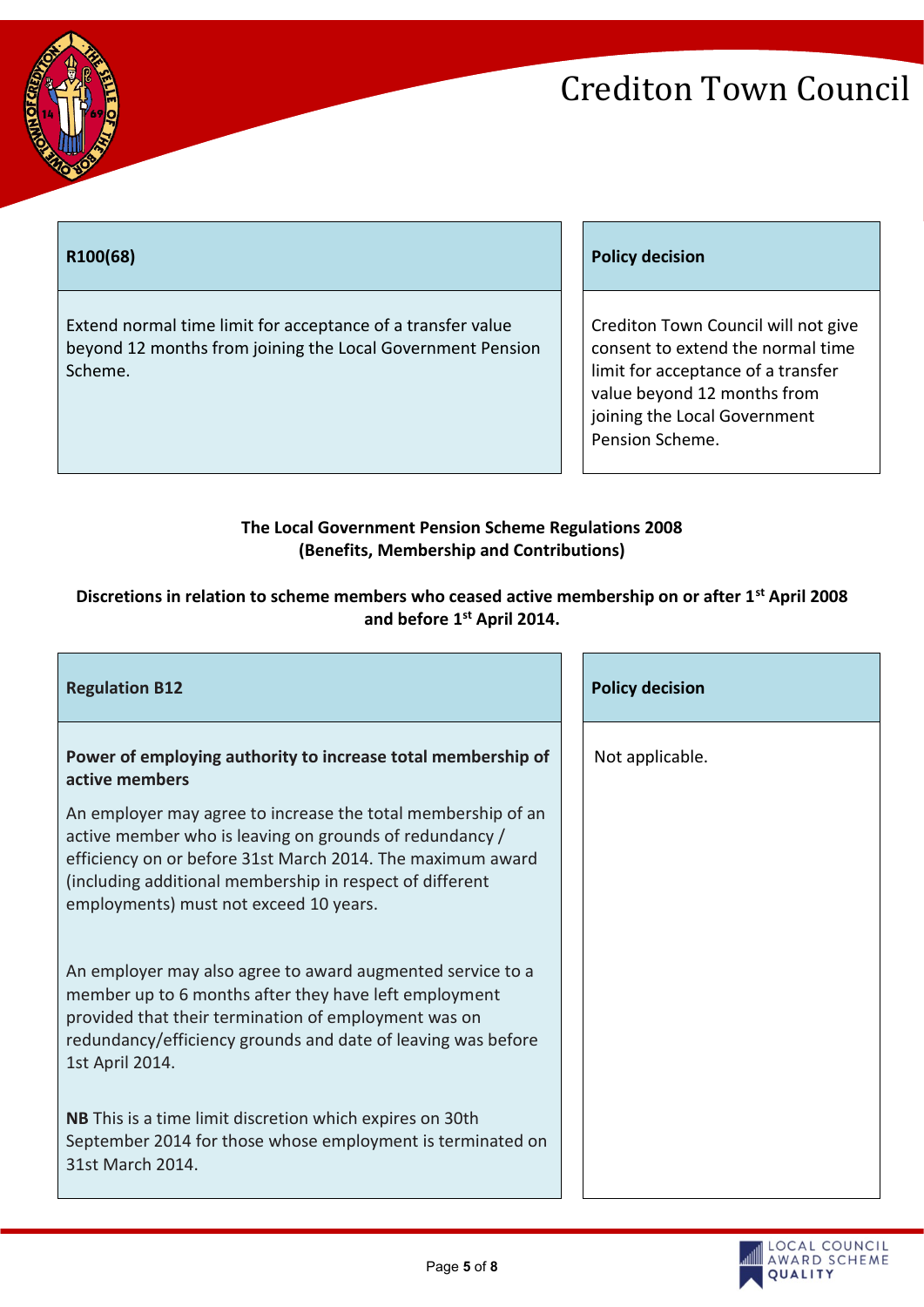



## **Regulation B30 Policy decision Policy decision Policy decision**

### **Choice of early payment of pension**

**B30(2)** Employers can also allow the early payment of deferred benefits to former members of the LGPS between the ages of 55 and 59.

**Please note where a deferred member left the LGPS before 1 April 2008 the employer policy under the 1997 Regulations will apply.**

**B30A(3)** Employers may also grant an application for reinstatement of a suspended tier 3 ill health pension on or after age 55 and before age 60.

**B30(5) & B30A(5)** In such cases, pension benefits will be reduced in accordance with actuarial tables unless the employer waives reduction on compassionate grounds or a member has protected rights.

Requests will be referred to Crediton Town Council. These will be considered on a case by case basis, taking into account factors including cost.

Crediton Town Council does not give blanket consent for suspended tier 3 pensions to be reinstated at or after age 55. Requests will be referred to Crediton Town Council and assessed on their merits, taking into account such factors as cost .

This may be exercised by Crediton Town Council in individual cases on compassionate grounds.

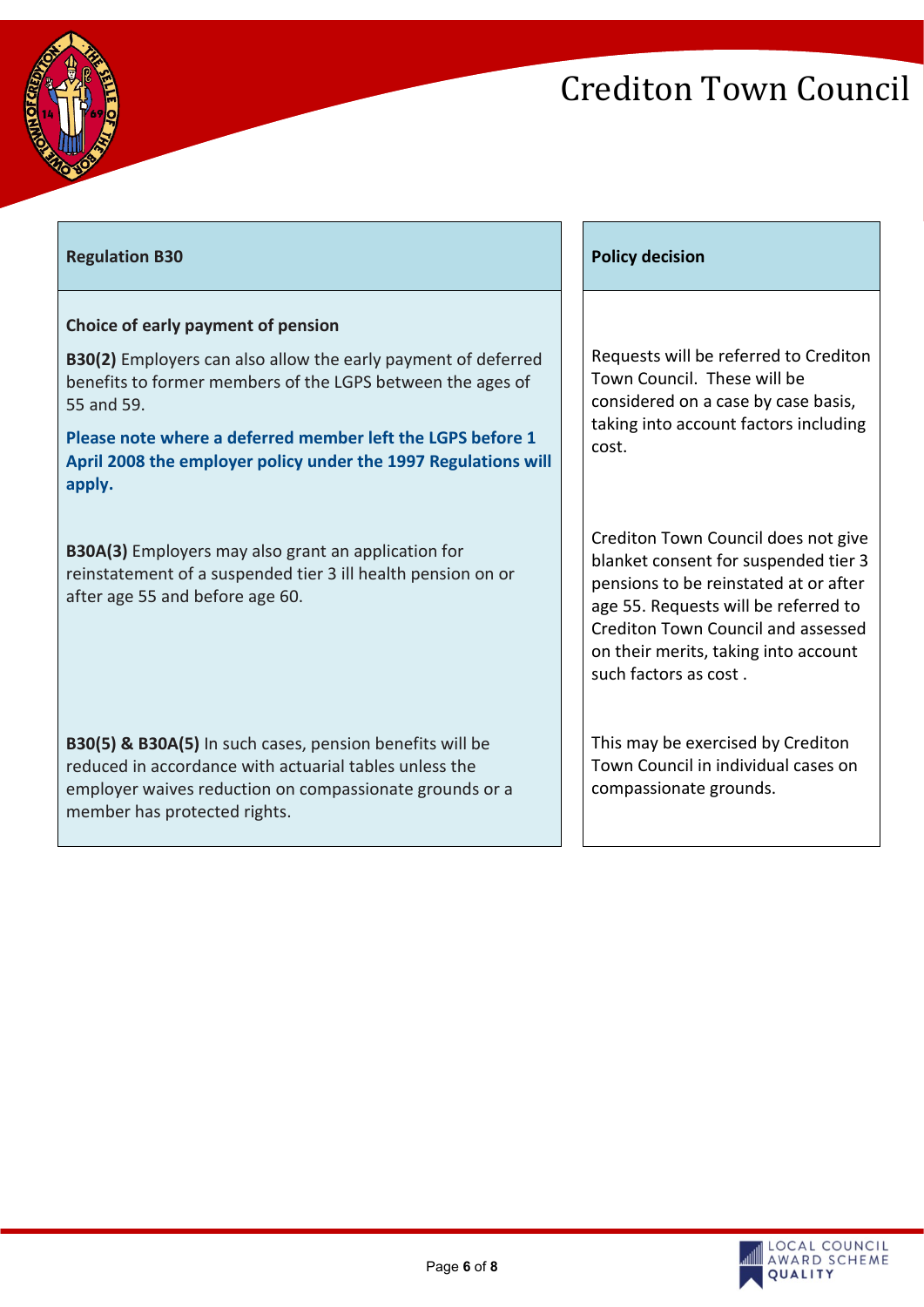

**The Local Government Pension Scheme Regulations 1997**

**Discretions under the Local Government Pension Scheme Regulations 1997 (as amended) in relation to scheme members who ceased active membership on or after 1 April 1998 and before 1 April 2008**

| R31(2)                                                                                                                                                                                     | <b>Policy decision</b>                                                                                                                                                                                            |
|--------------------------------------------------------------------------------------------------------------------------------------------------------------------------------------------|-------------------------------------------------------------------------------------------------------------------------------------------------------------------------------------------------------------------|
| The employer has discretion to grant application from a post<br>31.3.98 / pre 1.4.08 leaver or from a councillor for early<br>payment of benefits on or after age 50/55 and before age 60. | Crediton Town Council does not give<br>blanket consent for this. Requests<br>will be referred to Crediton Town<br>Council and assessed on their merits<br>taking into account such factors as<br>cost.            |
|                                                                                                                                                                                            |                                                                                                                                                                                                                   |
| R31(5)                                                                                                                                                                                     | <b>Policy decision</b>                                                                                                                                                                                            |
| Waive, on compassionate grounds, the actuarial reduction<br>applied to benefits paid early for a post 31.3.98 / pre 1.4.08<br>leaver or a councillor leaver.                               | This may be exercised by Crediton<br>Town Council in individual cases on<br>compassionate grounds                                                                                                                 |
|                                                                                                                                                                                            |                                                                                                                                                                                                                   |
| R31(7a)                                                                                                                                                                                    | <b>Policy decision</b>                                                                                                                                                                                            |
| Councillor optants out and pre 1.4.08 employee optants out<br>only to get benefits paid from NRD if employer agrees.                                                                       | Crediton Town Council does not give<br>blanket consent for this. Requests<br>will be referred to Crediton Town<br>Council and assessed on their<br>merits, taking into account factors<br>such as potential cost. |